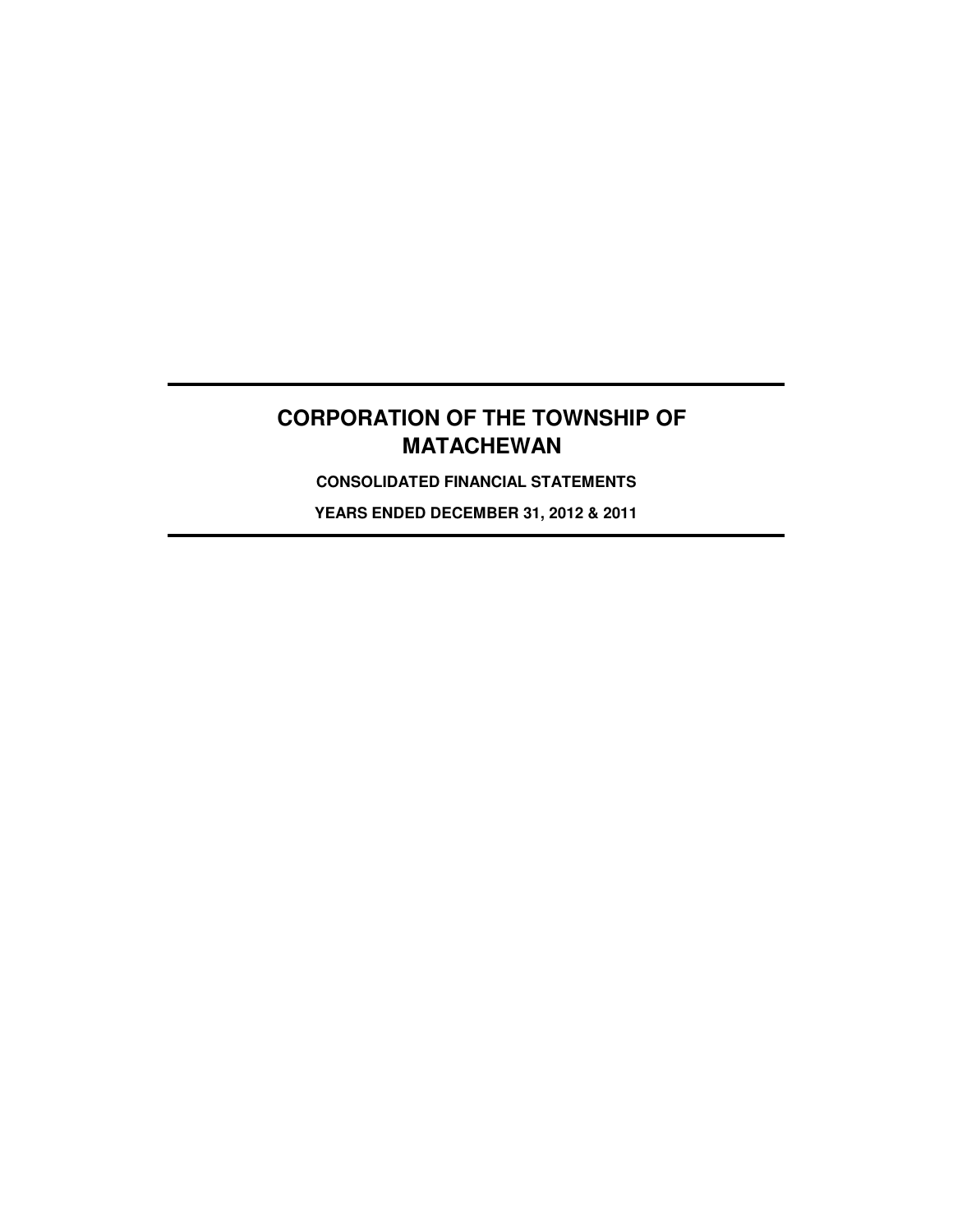# **INDEX TO FINANCIAL STATEMENTS**

**YEARS ENDED DECEMBER 31, 2012 & 2011**

|                            |                                                                                                                                                                                                                                                                                                                  | Page                   |  |  |  |  |  |  |
|----------------------------|------------------------------------------------------------------------------------------------------------------------------------------------------------------------------------------------------------------------------------------------------------------------------------------------------------------|------------------------|--|--|--|--|--|--|
|                            | <b>AUDITORS' REPORT</b>                                                                                                                                                                                                                                                                                          |                        |  |  |  |  |  |  |
|                            | <b>STATEMENTS</b>                                                                                                                                                                                                                                                                                                |                        |  |  |  |  |  |  |
| $\mathbf 1$<br>2<br>3<br>4 | CONSOLIDATED STATEMENT OF FINANCIAL POSITION<br>CONSOLIDATED STATEMENT OF OPERATIONS AND ACCUMULATED SURPLUS<br>CONSOLIDATED STATEMENT OF CHANGES IN NET FINANCIAL ASSETS<br>CONSOLIDATED STATEMENT OF CASH FLOWS<br>NOTES TO CONSOLIDATED FINANCIAL STATEMENTS                                                  | 2<br>3<br>4<br>5<br>11 |  |  |  |  |  |  |
| 1.                         | <b>SCHEDULES</b><br><b>Consolidated Schedule of Tangible Capital Assets</b><br><b>Consolidated Schedule of Accumulated Surplus</b><br><b>Consolidated Schedule of Reserves and Reserve Funds</b><br>Summary of User Charges and Other Sources of Financing<br><b>Consolidated Schedule of Segment Disclosure</b> | 12                     |  |  |  |  |  |  |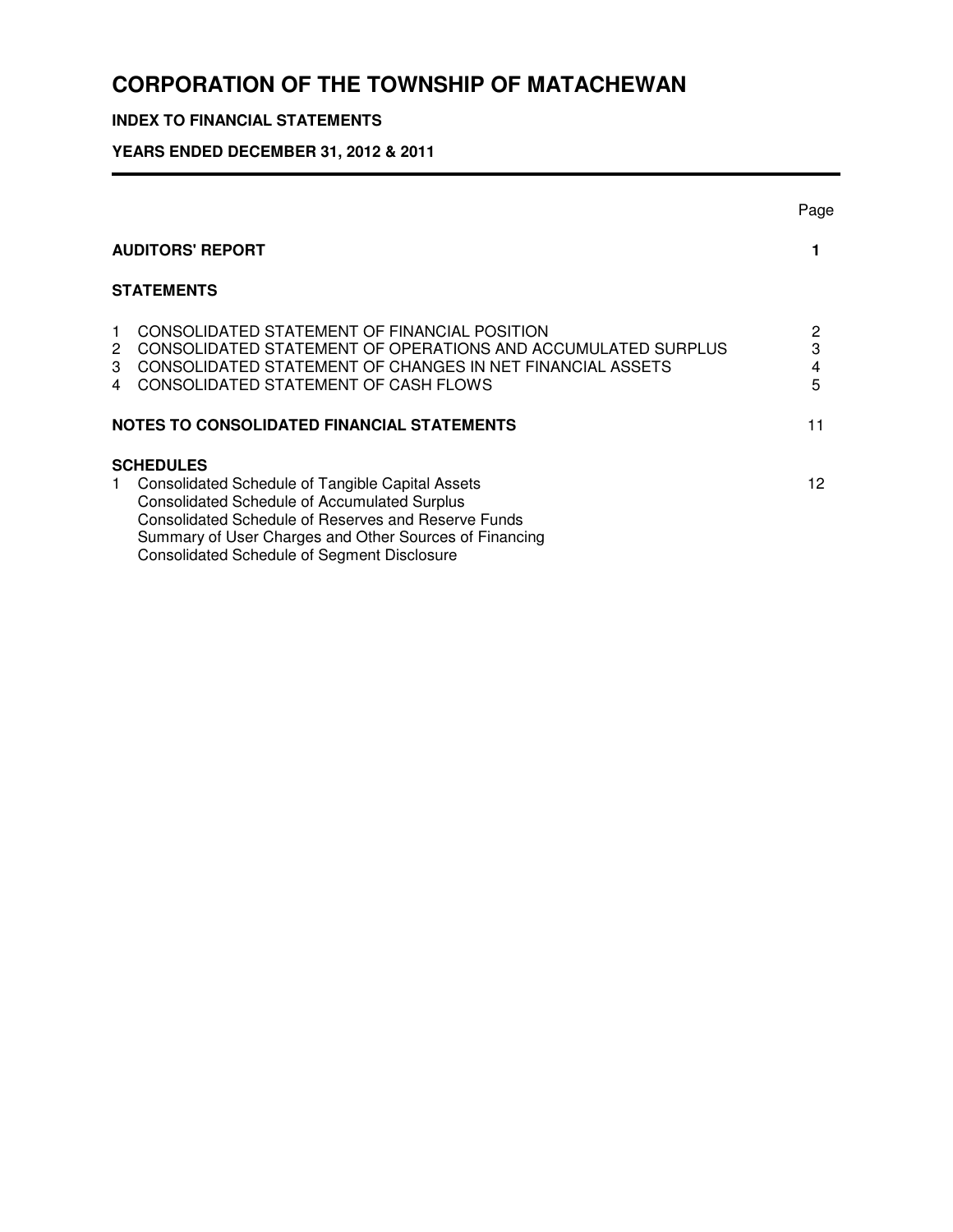

# **AUDITORS' REPORT**

To the Members of Council, Inhabitants and Ratepayers of the Corporation of the Township of Matachewan

We have audited the accompanying consolidated financial statements of the Corporation of the Township of Matachewan, which comprise the statement of financial position as at December 31, 2012 and the consolidated statements of operations and accumulated surplus, changes in net financial assets and cash flows for the year then ended, and a summary of significant accounting policies and other explanatory information.

#### Management's Responsibility for the Financial Statements

Management is responsible for the preparation and fair presentation of these financial statements in accordance with Canadian generally accepted accounting principles, and for such internal control as management determines is necessary to enable the preparation of financial statements that are free from material misstatement, whether due to fraud or error.

#### Auditor's Responsibility

Our responsibility is to express an opinion on these financial statements based on our audit. We conducted our audit in accordance with Canadian generally accepted auditing standards. Those standards require that we comply with ethical requirements and plan and perform the audit to obtain reasonable assurance about whether the financial statements are free from material misstatement.

An audit involves performing procedures to obtain audit evidence about the amounts and disclosures in the financial statements. The procedures selected depend on the auditor's judgment, including the assessment of the risks of material misstatement of the financial statements, whether due to fraud or error. In making those risk assessments, the auditor considers internal control relevant to the entity's preparation and fair presentation of the financial statements in order to design audit procedures that are appropriate in the circumstances, but not for the purpose of expressing an opinion on the effectiveness of the entity's internal control. An audit also includes evaluating the appropriateness of accounting policies used and the reasonableness of accounting estimates made by management, as well as evaluating the overall presentation of the financial statements.

We believe that the audit evidence we have obtained is sufficient and appropriate to provide a basis for our audit opinion.

#### **Opinion**

In our opinion, these consolidated financial statements present fairly, in all material respects, the financial position of the Corporation of the Township of Matachewan as at December 31, 2012 and the results of its operations and cash flows for the year then ended in accordance with Canadian public sector accounting standards.

Ross, Pope & Company LL P

Kirkland Lake, Ontario **CHARTERED ACCOUNTANTS** May 28, 2013 **Licensed Public Accountants**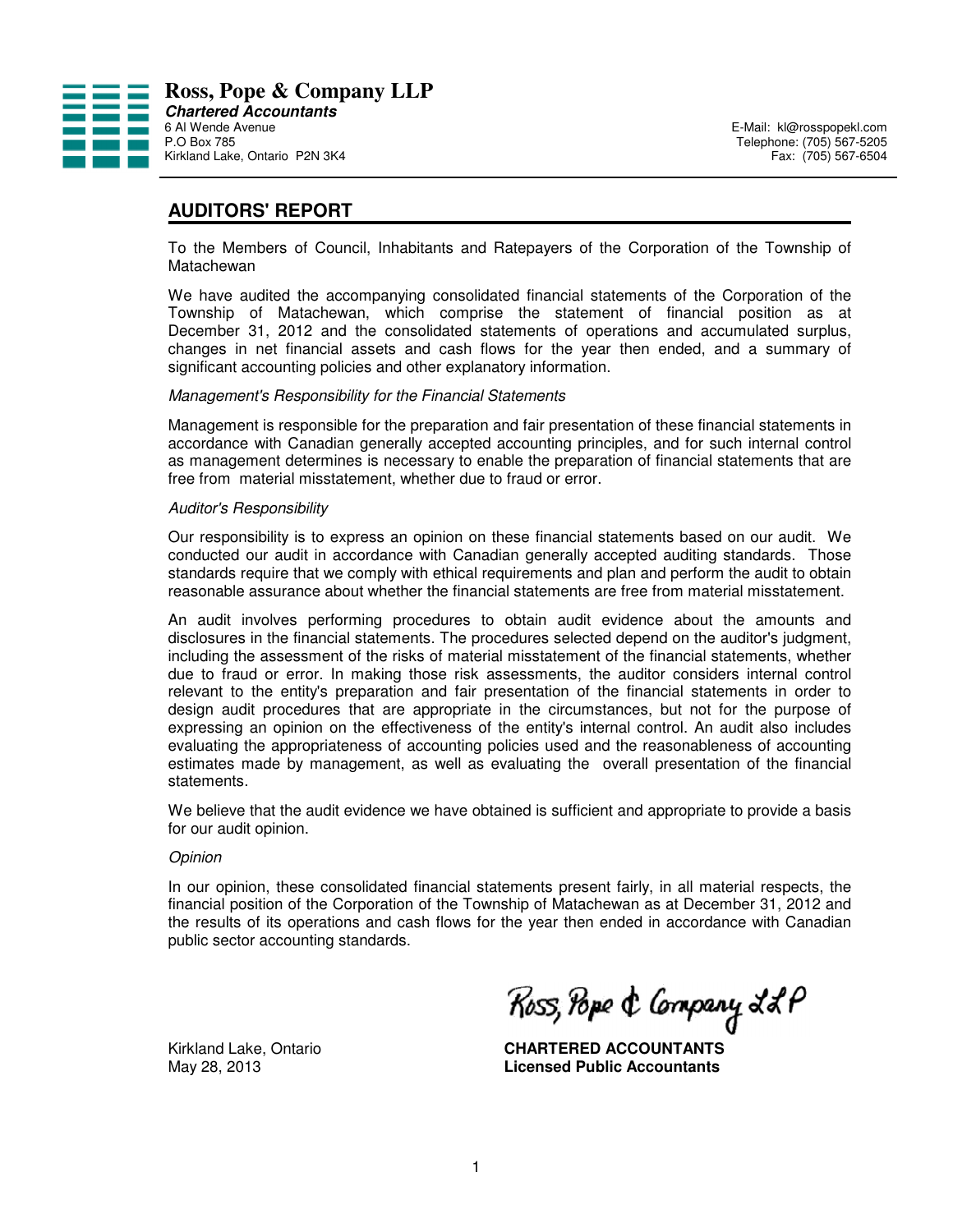# **CONSOLIDATED STATEMENT OF FINANCIAL POSITION**

**AS AT DECEMBER 31**

|                                                                                                            |    | 2012                        | 2011                                         |  |  |
|------------------------------------------------------------------------------------------------------------|----|-----------------------------|----------------------------------------------|--|--|
| <b>FINANCIAL ASSETS</b>                                                                                    |    |                             |                                              |  |  |
| Cash<br>Taxes receivable<br>Accounts receivable                                                            | \$ | 6,553<br>119,486<br>516,958 | \$<br>99,694<br>822,868                      |  |  |
| <b>TOTAL FINANCIAL ASSETS</b>                                                                              | \$ | 642,997                     | \$<br>922,562                                |  |  |
| <b>LIABILITIES</b>                                                                                         |    |                             |                                              |  |  |
| Bank overdraft<br>Temporary loans (Note 9)<br>Accounts payable and accrued liabilities<br>Deferred revenue | \$ | 83,803<br>21,000            | \$<br>106,839<br>15,000<br>232,998<br>36,000 |  |  |
| <b>TOTAL LIABILITIES</b>                                                                                   |    | 104,803                     | 390,837                                      |  |  |
| <b>NET FINANCIAL ASSETS</b>                                                                                | \$ | 538,194                     | \$<br>531,725                                |  |  |
| <b>NON-FINANCIAL ASSETS</b><br>Tangible capital assets (Schedule 1)                                        | \$ | 3,573,021                   | \$<br>3,183,874                              |  |  |
| <b>ACCUMULATED SURPLUS (Note 8)</b>                                                                        | S. | 3,573,021<br>4,111,215      | \$<br>3,183,874<br>3,715,599                 |  |  |
|                                                                                                            |    |                             |                                              |  |  |

COMMITMENTS (Note 6)

**Approved by:**

**Reeve CAO - Clerk / Treasurer**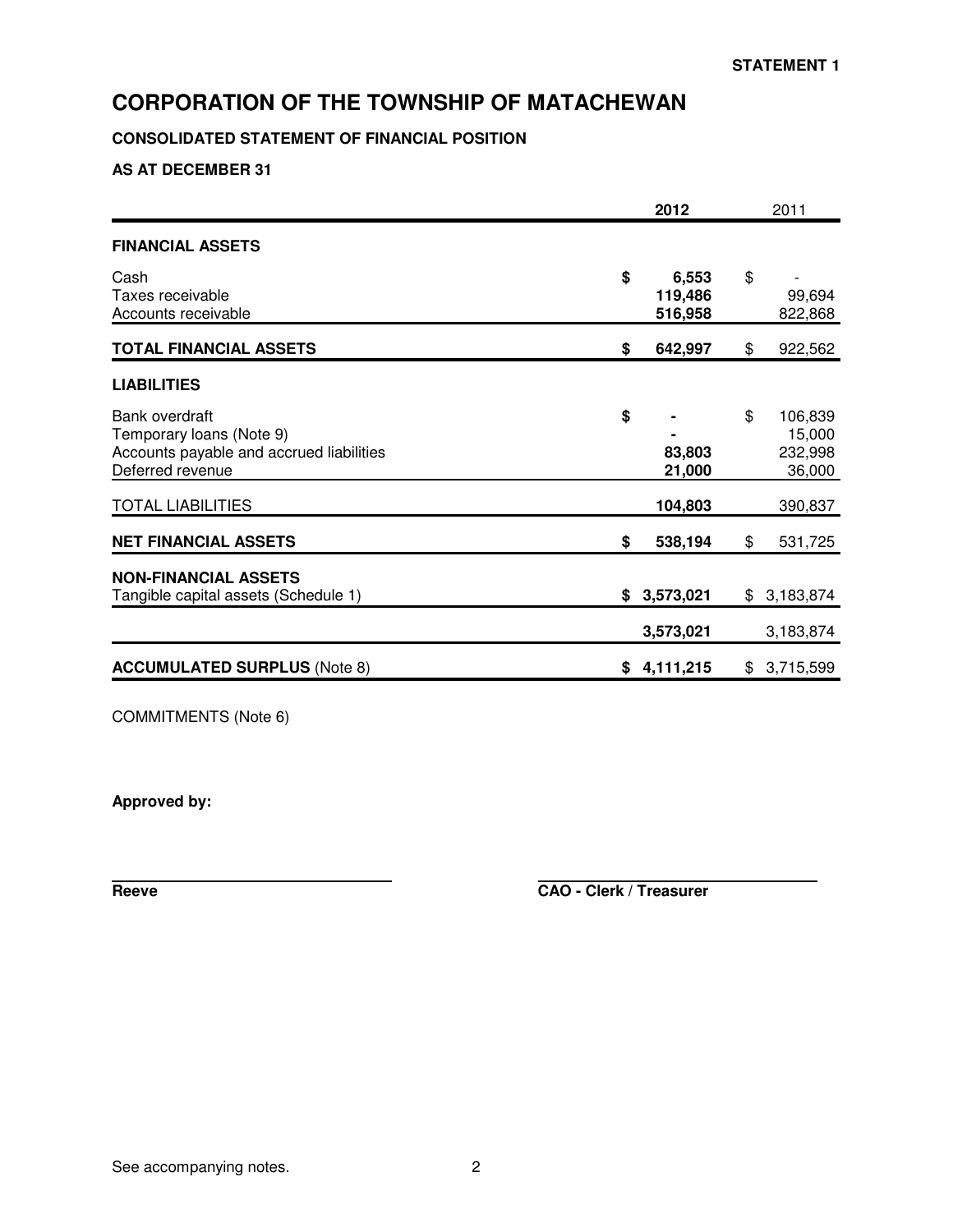## **CONSOLIDATED STATEMENT OF OPERATIONS AND ACCUMULATED SURPLUS**

## **YEARS ENDED DECEMBER 31**

|                                                  | -------2012------- |                              |                |  |  |  |  |  |  |  |
|--------------------------------------------------|--------------------|------------------------------|----------------|--|--|--|--|--|--|--|
|                                                  | <b>Actual</b>      | <b>Budget</b><br>(unaudited) | 2011<br>Actual |  |  |  |  |  |  |  |
|                                                  |                    |                              |                |  |  |  |  |  |  |  |
| <b>REVENUES</b>                                  |                    |                              |                |  |  |  |  |  |  |  |
| OPERATING REVENUES                               |                    |                              |                |  |  |  |  |  |  |  |
| Municipal taxation                               | \$<br>344,488      | \$<br>257,149                | \$<br>268,853  |  |  |  |  |  |  |  |
| Water user fees                                  | 107,745            | 126,837                      | 129,867        |  |  |  |  |  |  |  |
| User charges                                     | 139,478            | 85,710                       | 155,796        |  |  |  |  |  |  |  |
| Rents                                            | 9,317              | 11,988                       | 10,869         |  |  |  |  |  |  |  |
| Provincial grants                                | 348,666            | 431,552                      | 349,327        |  |  |  |  |  |  |  |
| Federal grants                                   | 70,277             | 191,656                      | 1,500          |  |  |  |  |  |  |  |
| Other grants                                     |                    | 6,626                        | 21,853         |  |  |  |  |  |  |  |
| Investment income                                | 1,333              |                              | 7,553          |  |  |  |  |  |  |  |
| Penalties and interest on taxes and water bills  | 30,011             | 6,000                        | 12,075         |  |  |  |  |  |  |  |
| Provincial Offences Act revenues                 | 6,920              | 7,000                        | 7,513          |  |  |  |  |  |  |  |
| Land sales                                       |                    | 99,000                       | 8,646          |  |  |  |  |  |  |  |
| Donations                                        | 69                 | 500                          | 10,158         |  |  |  |  |  |  |  |
| Other                                            | 17,033             | 29,700                       | 11,110         |  |  |  |  |  |  |  |
|                                                  | 1,075,337          | 1,253,718                    | 995,120        |  |  |  |  |  |  |  |
| <b>CAPITAL REVENUES</b>                          |                    |                              |                |  |  |  |  |  |  |  |
|                                                  | 317,507            | 95,000                       |                |  |  |  |  |  |  |  |
| Provincial grants                                |                    |                              | 1,081,493      |  |  |  |  |  |  |  |
| Federal grants                                   | 23,006             | 118,006                      | 627,551        |  |  |  |  |  |  |  |
|                                                  | 340,513            | 213,006                      | 1,709,044      |  |  |  |  |  |  |  |
| <b>TOTAL REVENUES</b>                            | 1,415,850          | 1,466,724                    | 2,704,164      |  |  |  |  |  |  |  |
| <b>EXPENDITURES</b>                              |                    |                              |                |  |  |  |  |  |  |  |
| <b>CURRENT OPERATIONS</b>                        |                    |                              |                |  |  |  |  |  |  |  |
|                                                  | 410,816            | 396,239                      | 427,165        |  |  |  |  |  |  |  |
| General government                               |                    |                              | 87,343         |  |  |  |  |  |  |  |
| Protection to persons and property               | 81,950             | 149,203                      |                |  |  |  |  |  |  |  |
| <b>Transportation services</b>                   | 113,654            | 143,330                      | 74,295         |  |  |  |  |  |  |  |
| <b>Environmental services</b>                    | 165,113            | 121,286                      | 111,839        |  |  |  |  |  |  |  |
| <b>Health services</b>                           | 41,983             | 46,833                       | 38,446         |  |  |  |  |  |  |  |
| Social and family services                       | 45,401             | 42,400                       | 42,146         |  |  |  |  |  |  |  |
| Recreation and cultural services                 | 66,655             | 27,712                       | 85,887         |  |  |  |  |  |  |  |
| Planning and development                         | 94,662             | 3,300                        | 73,940         |  |  |  |  |  |  |  |
|                                                  | 1,020,234          | 930,303                      | 941,061        |  |  |  |  |  |  |  |
| <b>TOTAL EXPENDITURES</b>                        | 1,020,234          | 930,303                      | 941,061        |  |  |  |  |  |  |  |
|                                                  |                    |                              |                |  |  |  |  |  |  |  |
| <b>ANNUAL SURPLUS</b>                            | 395,616            | 536,421                      | 1,763,103      |  |  |  |  |  |  |  |
| <b>ACCUMULATED SURPLUS, BEGINNING OF YEAR</b>    | 3,715,599          | 3,715,599                    | 1,952,496      |  |  |  |  |  |  |  |
| <b>ACCUMULATED SURPLUS, END OF YEAR (Note 8)</b> | \$4,111,215        | 4,252,020<br>\$              | \$3,715,599    |  |  |  |  |  |  |  |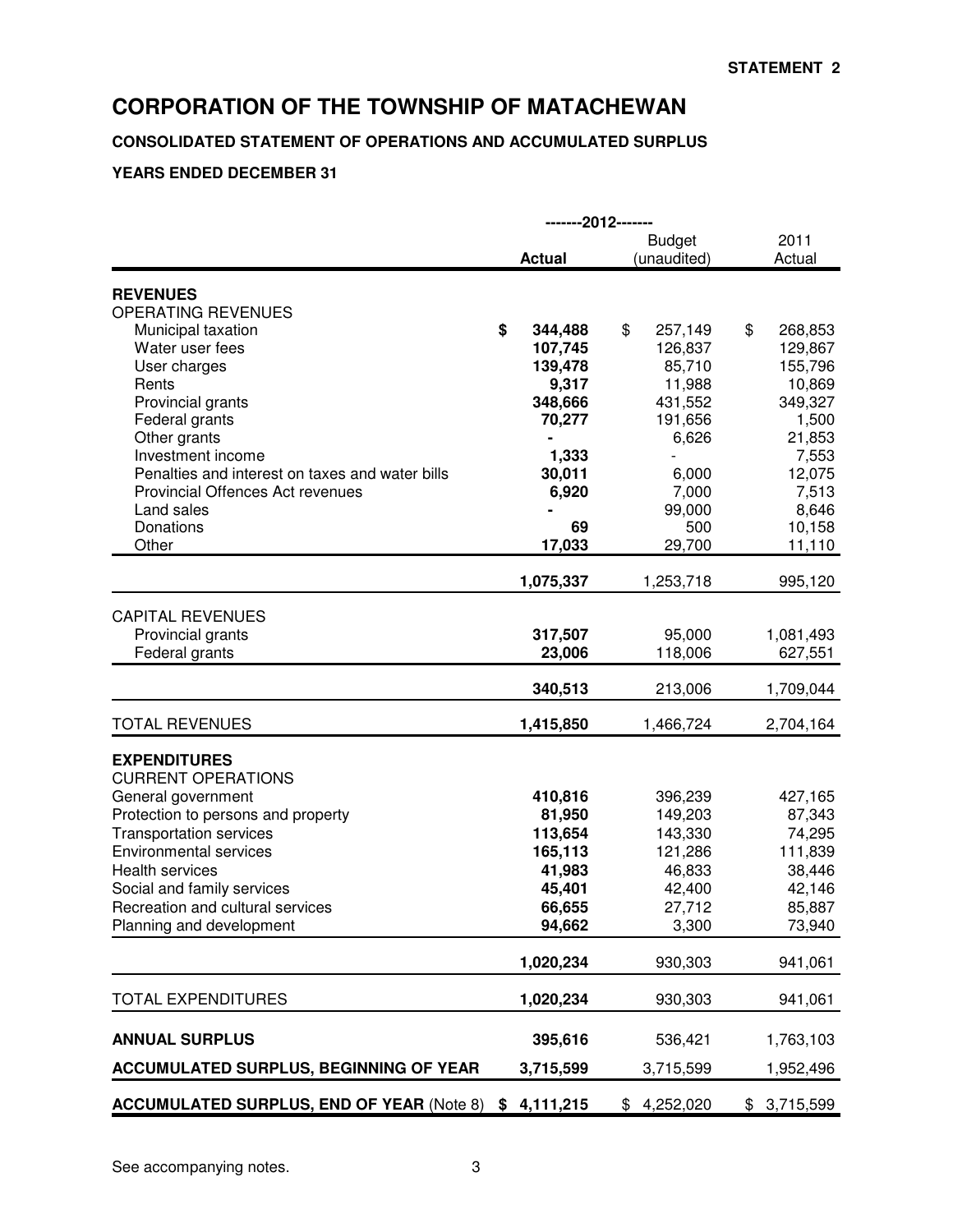# **CONSOLIDATED STATEMENT OF CHANGES IN NET FINANCIAL ASSETS**

## **YEARS ENDED DECEMBER 31**

|                                                                                   | 2012<br><b>Actual</b> | 2012 Budget<br>(unaudited) | 2011<br>Actual        |
|-----------------------------------------------------------------------------------|-----------------------|----------------------------|-----------------------|
| <b>ANNUAL SURPLUS</b>                                                             | \$<br>395,616         | 536.421<br>S               | \$<br>1,763,103       |
| Acquisition of tangible capital assets<br>Amortization of tangible capital assets | (496,793)<br>107,649  | (536, 421)                 | (1,696,257)<br>58,059 |
|                                                                                   | (389,144)             | (536,421)                  | (1,638,198)           |
| <b>CHANGE IN NET FINANCIAL ASSETS</b>                                             | 6,472                 |                            | 124.905               |
| NET FINANCIAL ASSETS, BEGINNING OF YEAR                                           | 531,725               | 531,725                    | 406,820               |
| <b>NET FINANCIAL ASSETS, END OF YEAR</b>                                          | \$<br>538,197         | 531,725<br>\$              | \$<br>531,725         |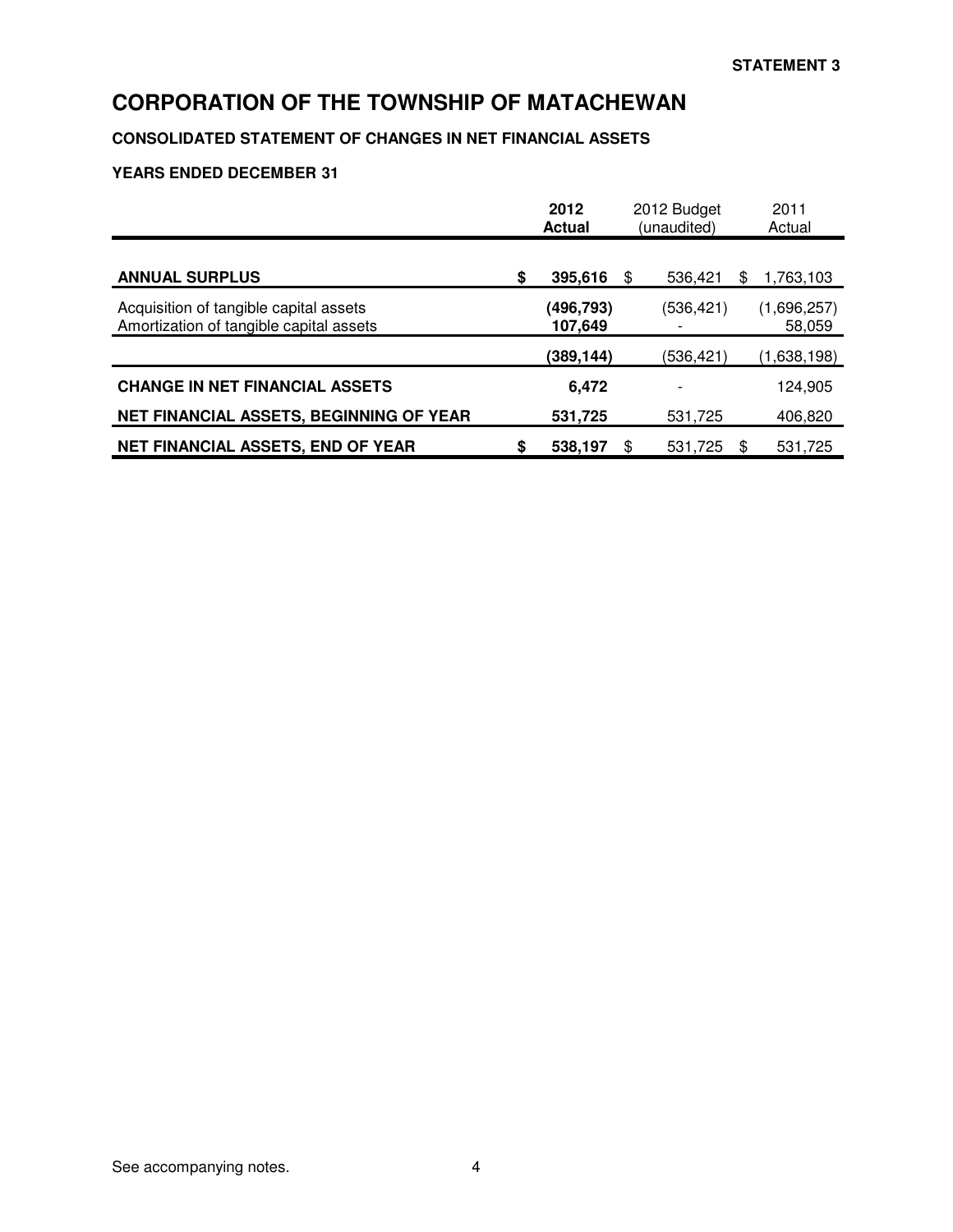# **CONSOLIDATED STATEMENT OF CASH FLOWS**

## **YEARS ENDED DECEMBER 31**

|                                                                                         | 2012          | 2011             |
|-----------------------------------------------------------------------------------------|---------------|------------------|
| <b>OPERATING TRANSACTIONS</b>                                                           |               |                  |
| <b>ANNUAL SURPLUS</b>                                                                   | \$<br>395,616 | \$1,763,103      |
| USES:                                                                                   |               |                  |
| Increase in taxes receivable                                                            | (19, 792)     | (20, 585)        |
| Increase in accounts receivable<br>Decrease in accounts payable and accrued liabilities | (149, 195)    | (565,030)        |
| Decrease in deferred revenue                                                            | (15,000)      | (179, 761)       |
|                                                                                         | (183, 987)    | (765, 376)       |
|                                                                                         |               |                  |
| SOURCES:<br>Decrease in accounts receivable                                             | 305,910       |                  |
| Increase in accounts payable and accrued liabilities                                    |               | 80,689           |
| Amortization of tangible capital assets                                                 | 107,649       | 58,059           |
|                                                                                         | 413,559       | 138,748          |
| NET INCREASE IN CASH FROM OPERATING                                                     |               |                  |
| <b>TRANSACTIONS</b>                                                                     | 625,188       | 1,136,475        |
| <b>CAPITAL TRANSACTIONS</b>                                                             |               |                  |
| Acquisition of tangible capital assets                                                  | (496,793)     | (1,696,257)      |
| NET DECREASE IN CASH FROM CAPITAL TRANSACTIONS                                          | (496, 793)    | (1,696,257)      |
|                                                                                         |               |                  |
| <b>FINANCING</b><br>Temporary loans advance                                             | (15,000)      | 15,000           |
|                                                                                         |               |                  |
| NET INCREASE (DECREASE) FROM FINANCING TRANSACTIONS                                     | (15,000)      | 15,000           |
| <b>NET CHANGE IN CASH</b>                                                               | 113,395       | (544, 782)       |
| CASH, beginning of year                                                                 | (106, 839)    | 437,943          |
| CASH (BANK OVERDRAFT), end of year                                                      | \$<br>6,556   | \$<br>(106, 839) |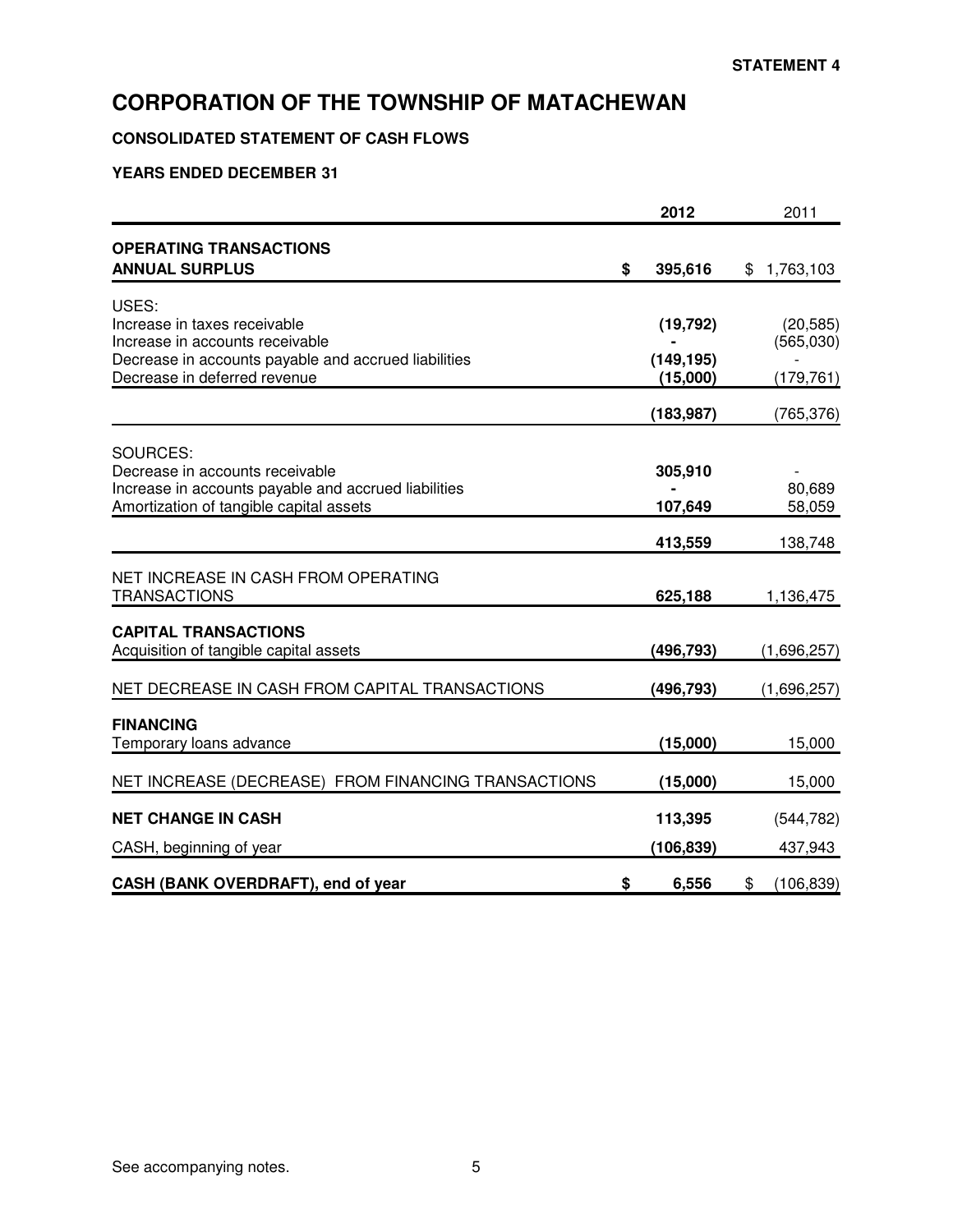## **NOTES TO CONSOLIDATED FINANCIAL STATEMENTS**

### **YEARS ENDED DECEMBER 31, 2012 & 2011**

### **1. NATURE OF OPERATIONS**

The Corporation of the Township of Matachewan is a township situated in Northeastern Ontario. It conducts its operations guided by the provisions of provincial statutes such as the Municipal Act 2001, Municipal Affairs Act, Provincial Offences Act and other related legislation.

#### **2. SIGNIFICANT ACCOUNTING POLICIES**

The consolidated financial statements of the Township are the representations of management and council and have been prepared in accordance with Canadian generally accepted accounting principles for local governments as recommended by the Public Sector Accounting Board ("PSAB") of the Canadian Institute of Chartered Accountants as prescribed for Ontario municipalities by the Ministry of Municpal Affairs. The more significant of the accounting policies are summarized below.

The focus of PSAB financial statements is on the financial position of the Municipality and the changes thereto. The Consolidated Statement of Financial Position reports the assets and liabilities of the Municipality. Financial assets are those assets which could provide resources to discharge existing liabilities or finance future operations. Non-financial assets are not available to discharge existing liabilities and are held for use in the provision of services. They have useful lives extending beyond the current year and are not intended for sale in the ordinary course of operations. The change in nonfinancial assets during the year, together with the excess of revenues over expenditures, provides the change in net financial assets for the year.

#### (a) BASIS OF CONSOLIDATION

(i) Consolidated Entities

The consolidated financial statements reflect the assets, liabilities, revenues and expenditures, reserves and changes in investment in tangible capital assets of the Current Fund, Capital Fund, Reserves and Reserve Funds, and include the activities of all committees of Council, municipal enterprises and utilities which are under the control of the Council and Township as listed below:

#### Waterworks System

All interfund assets and liabilities and sources of financing and expenditures have been eliminated in these consolidated financial statements.

#### (ii) Non-consolidated Entities

The following local boards, joint local boards, municipal enterprises and utilities are not consolidated:

Timiskaming Health Unit District of Timiskaming Social Services Administration Board

Separate audited financial statements have been prepared for the above boards. Although these are joint local boards they are run autonomously to provide those services mandated by the Province, the Township has no control over these programs or their financing. These joint local boards are not proportionately consolidated. The yearly requisitions of these boards are expensed by the Township in its statements.

Timiskaming Municipal Building Association Chief Building Officer

The Timiskaming Municipal Building Association Chief Building Officer is a joint cost sharing arrangement for 20 Municipalities. The operations of this board are not proportionately consolidated into these statements as they are not considered to be significant to the statements. Building Permit revenues are transferred to this organization.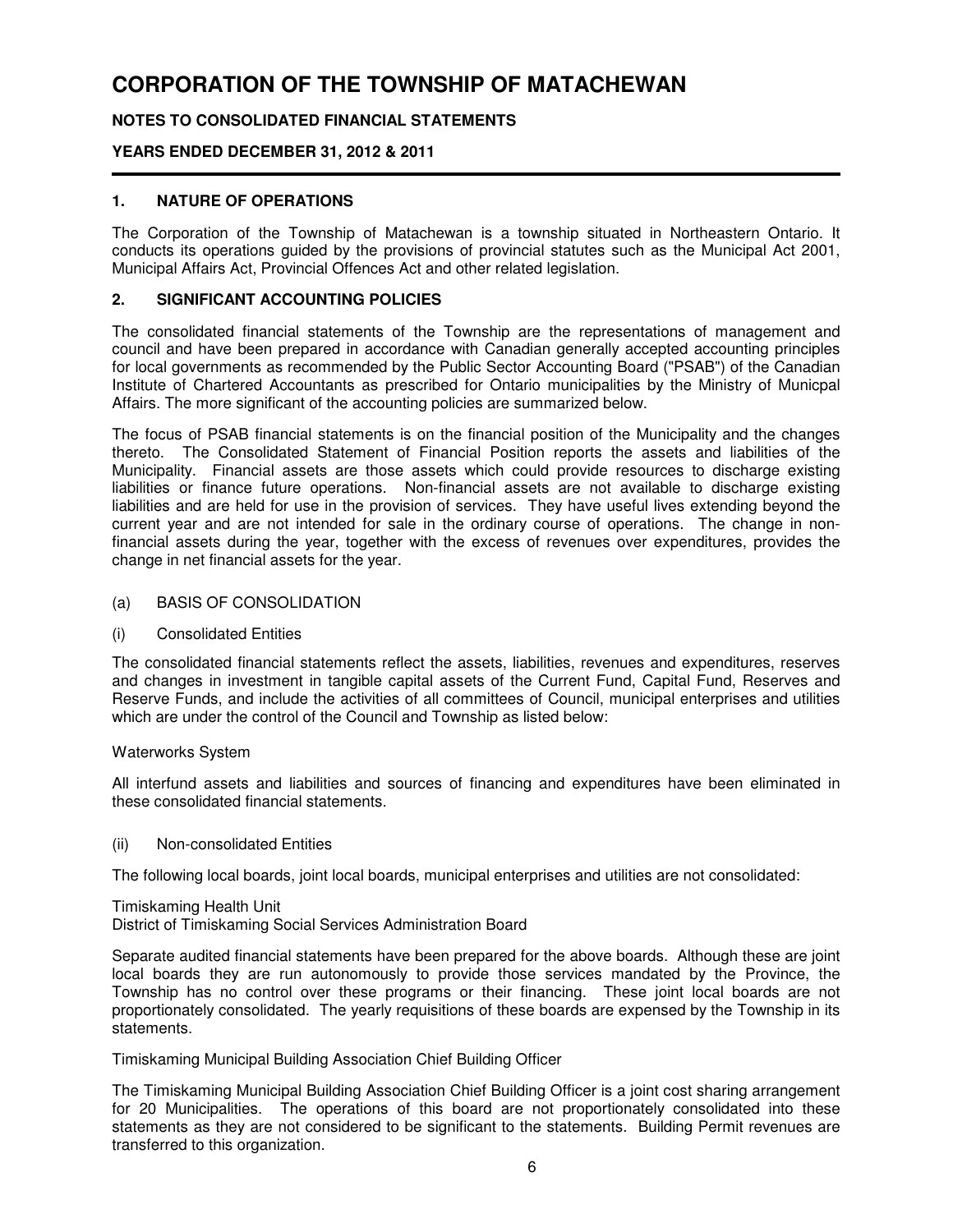## **NOTES TO CONSOLIDATED FINANCIAL STATEMENTS (CONT'D)**

## **YEARS ENDED DECEMBER 31, 2012 & 2011**

## **2. SIGNIFICANT ACCOUNTING POLICIES (Cont'd)**

### (iii) Accounting for School Board Transactions

The taxation, other revenues, expenditures, assets and liabilities with respect to the operations of the school boards are not reflected in the municipal position of these financial statements.

#### (b) BASIS OF ACCOUNTING

(i) Taxes Receivable and Related Revenues

Property tax billings are prepared by the Township based on assessment rolls issued by the Municipal Property Assessment Corporation ("MPAC"). Tax rates are established annually by Municipal Council, incorporating amounts to be raised for local services, and amounts the Township is required to collect on behalf of the Province of Ontario in respect of education taxes. Taxation revenues are recorded at the time tax billings are issued. Assessments and the related property taxes, however, can be subject to appeal. Any tax adjustments that result from appeals are recorded when the result of the appeal process is known.

The Township is entitled to collect interest and penalties on overdue taxes. These revenues are recorded in the period the interest and penalties are levied.

(ii) Accounts Receivable and User Charges Receivable

Accounts receivable and user charges receivable are reported net of any allowance for doubtful accounts.

(iii) Inventories

Inventories of goods and supplies not held for resale by the Township are not viewed as financial assets and have, therefore, been included as expenditures in the period they are acquired in the Consolidated Statement of Financial Activities.

(iv) Tangible Capital Assets

Tangible capital assets are recorded at cost which includes all amounts that are directly attributable to the acquisition, construction, development or betterment of the assets. Donated assets are recorded at their estimated fair value upon acquisition. Certain tangible capital assets for which historical cost information is not available have been recorded at current fair market values discounted by a relevant inflation factor. Certain assets are disclosed at a nominal value as the determination of current fair market value was not available. The Municipality does not capitalize interest charges as part of the cost of its tangible capital assets.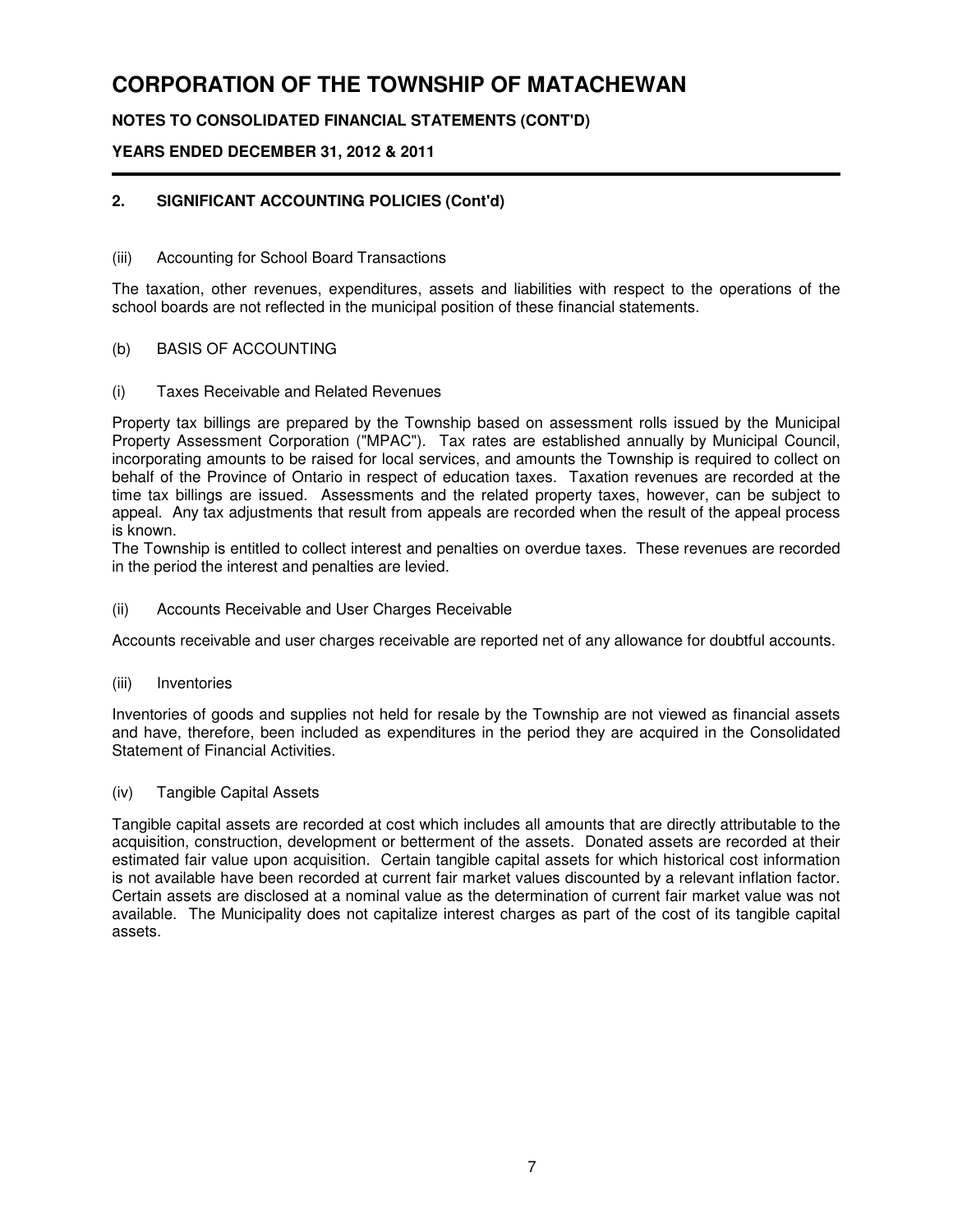## **NOTES TO CONSOLIDATED FINANCIAL STATEMENTS (CONT'D)**

### **YEARS ENDED DECEMBER 31, 2012 & 2011**

## **2. SIGNIFICANT ACCOUNTING POLICIES (Cont'd)**

The cost, less residual value, of the tangible capital assets are amortized on a straight-line basis over their estimated useful lives as follows:

| <b>General capital:</b>              |                 |
|--------------------------------------|-----------------|
| Land                                 | no amortization |
| Land improvements                    | 25 years        |
| Buildings and leasehold improvements | 50 years        |
| Equipment                            | 10 years        |
| Furniture and fixtures               | 10 years        |
| Vehicles                             | 20 years        |
| Signage                              | 10 years        |
| Infrastructure:                      |                 |
| Roads, streets & bridges             | 7 to 30 years   |
| Underground networks                 | 50 years        |

A full year of amortization is charged in the year of acquisition and no amortization is charged in the year of disposal. Assets under construction are not amortized until the asset is available for use.

The Township has no capitalization threshold for land and buildings, a capitalization threshold of \$10,000 for infrastructure systems and \$2,500 for all other assets. Individual assets of lesser value are expensed, unless they are pooled, because, collectively, they have significant value, or for operational purposes.

Certain assets which have historical or cultural value including works of art, historical documents as well as historical and cultural artifacts are not recognized as tangible capital assets because a reasonable estimate of the future benefits associated with such property cannot be made. Intangibles, Crown lands that have not been purchased by the municipality, forests, water, and other natural resources are not recognized as tangible capital assets.

### **(v) Deferred Revenue**

The deferred revenue balance relates to one-time funding advanced by the Province of Ontario. The amount advanced relates to various capital projects. The amounts will be recognized as revenue when the matching expenditures are incurred.

#### **(vi) Reserves and Reserve Funds**

Certain amounts, as approved by Municipal Council, are set aside in reserves and reserve funds for future current and capital purposes. Transfers to and/or from reserves and reserve funds are an adjustment to the respective fund when approved.

#### **(vii) Government Transfers**

Federal and Provincial government transfers are recognized in the financial statements as revenues in the period in which events giving rise to the transfer occur, providing the transfers are authorized, any eligibility criteria have been met (if any), and reasonable estimates of the amounts can be made.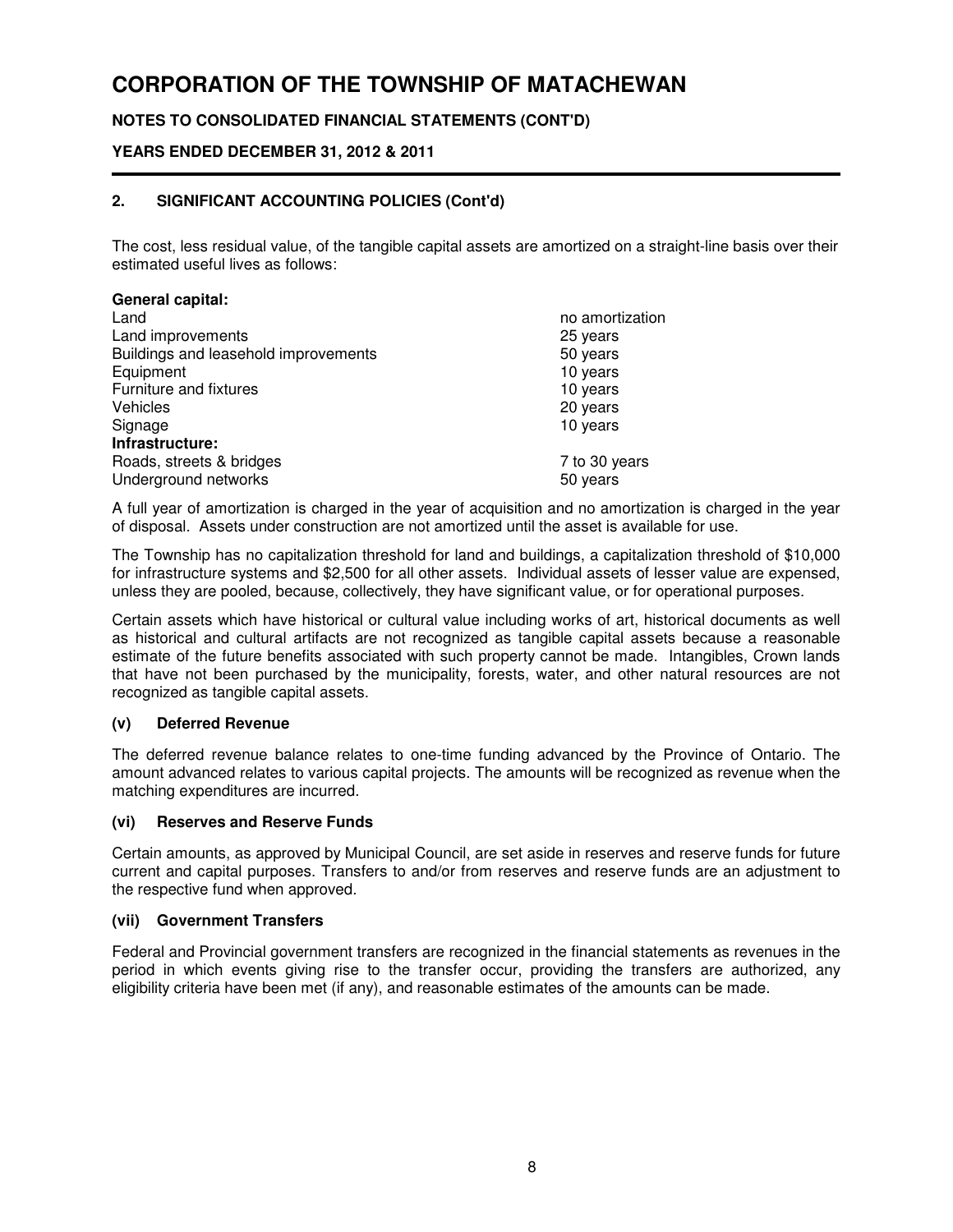## **NOTES TO CONSOLIDATED FINANCIAL STATEMENTS (CONT'D)**

### **YEARS ENDED DECEMBER 31, 2012 & 2011**

### **2. SIGNIFICANT ACCOUNTING POLICIES (Cont'd)**

#### **(viii) Use of Estimates**

The preparation of these consolidated financial statements in conformity with Canadian generally accepted accounting principles requires management to make estimates and assumptions which affect the reported amounts of assets and liabilities and disclosure of contingent assets and liabilities at the date of the financial statements and the reported amounts of revenues and expenditures during the period. Actual results could differ from these estimates. Significant areas requiring the use of management estimates relate to the determination of tangible capital assets historical cost, estimated useful life and related amortization, allowances for uncollectable taxes and receivables and landfill closure and post closure costs.

### **3. OPERATIONS OF SCHOOL BOARDS**

Further to Note 2(a)(ii), during 2012, the Township collected property taxes on the school boards' behalf. The amounts collected and remitted are summarized below:

|                                                           | 2012   | 2011   |
|-----------------------------------------------------------|--------|--------|
| Amounts collected and remitted on behalf of school boards | 31.560 | 32,880 |

### **4. CONTRIBUTIONS TO NON-CONSOLIDATED JOINT LOCAL BOARDS**

Further to Note 2(a)(ii), contributions were made by the Township to the non-consolidated joint local boards as follows:

|                                                                            |   | 2012   | 2011   |
|----------------------------------------------------------------------------|---|--------|--------|
|                                                                            |   |        |        |
| Timiskaming Health Unit ("THU")                                            | S | 14.080 | 12.076 |
| District of Timiskaming Social Services Administration Board ("DTSSAB") \$ |   | 67.202 | 63.548 |

The Township is contingently liable for its share of any deficits at the end of the year for these boards. Neither board incurred a deficit in 2012 or 2011.

No long-term liabilities have been issued by other municipalities for these boards.

### **5. LANDFILL CLOSURE AND POST-CLOSURE LIABILITY**

Landfill closure and post-closure care requirements are outlined in the Certificate of Approval filed with the Ministry of the Environment and Energy. Closure will involve capping of the site with a compacted impermeable clay layer, a layer of topsoil, the re-introduction of a vegetative cover and the construction of surface drainage controls. Post-closure care will involve routine inspections, cap maintenance, groundwater and weir sampling and analysis. In 2003, a study was done by an engineering firm to determine closure costs, post closure costs and life expectancy on the Matachewan landfill. At that time the landfill was estimated to last another 107 years. No liability has been recorded to date.

### **6. CONTINGENT LIABILITIES AND COMMITMENTS**

## **(a) NON CONSOLIDATED ENTITIES**

The Township is contingently liable for the deficits and long term debt of the non consolidated entities (See Note 4).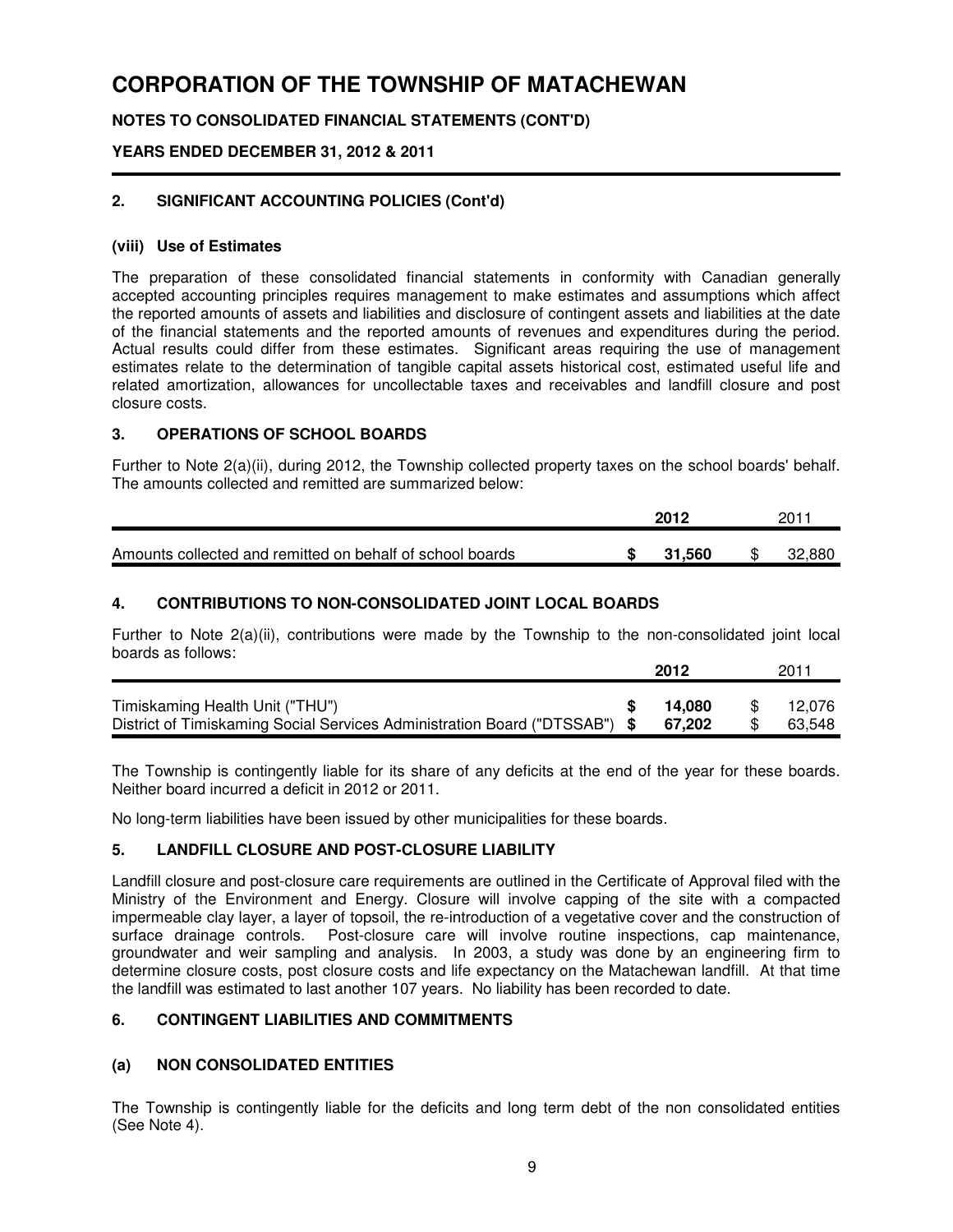## **NOTES TO CONSOLIDATED FINANCIAL STATEMENTS (CONT'D)**

## **YEARS ENDED DECEMBER 31, 2012 & 2011**

## **6. CONTINGENT LIABILITIES AND COMMITMENTS (Cont'd)**

### (b) ONTARIO MUNICIPAL EMPLOYEES RETUREMENT FUND

All permanent, full-time employees of the Township are eligible to be members of the Ontario Municipal Employees Returement Systems ("OMERS"), a multi-employer pension plan. The plan provides defined pension benefits to employees based on their length of service and rates of pay. As this is a multiemployer pension plan, the contributions by the Township are recognized as an expenditure. No liability for this type of plan is recognized in the Township's financial statements.

#### (c) LIABILITY FOR VESTED SICK LEAVE BENEFITS

Under the municipality's sick leave benefit plan, 50% of unused sick leave can be accumulated by full-time employees annually to a maximum of 72 days. Employees are entitled to a cash payment of 50% of the accumulated amount when they leave employment. This amount has been accrued in the records of the municipality.

### **7. FINANCIAL INSTRUMENTS**

#### (a) FAIR VALUE OF FINANCIAL INSTRUMENTS

The carrying amounts of cash, taxes receivable, user charges receivable, accounts receivable, temporary loans and accounts payable and accrued liabilities approximate their fair value due to the short-term maturities of these instruments.

#### (b) CREDIT RISK

The Township does not have significant exposure to any individual or party due to the fact that municipalities can obtain liens on properties for any unpaid realty taxes. An allowance for doubtful accounts is established based upon factors surrounding the risk related to specific ratepayers, historical trends and other information. The Township has an allowance for doubtful taxes receivable account in the amount of \$- (2011 - \$10,000) as well as an allowance for doubtful accounts receivable in the amount of \$35,615 (2011 - Nil).

#### (c) INTEREST RATE RISK

Interest rate risk is the risk that the value of a financial instrument might be adversely affected by a change in the interest rates. In seeking to minimize the risks from interest rate fluctuations, the Township manages exposure through its normal operating and financing activities.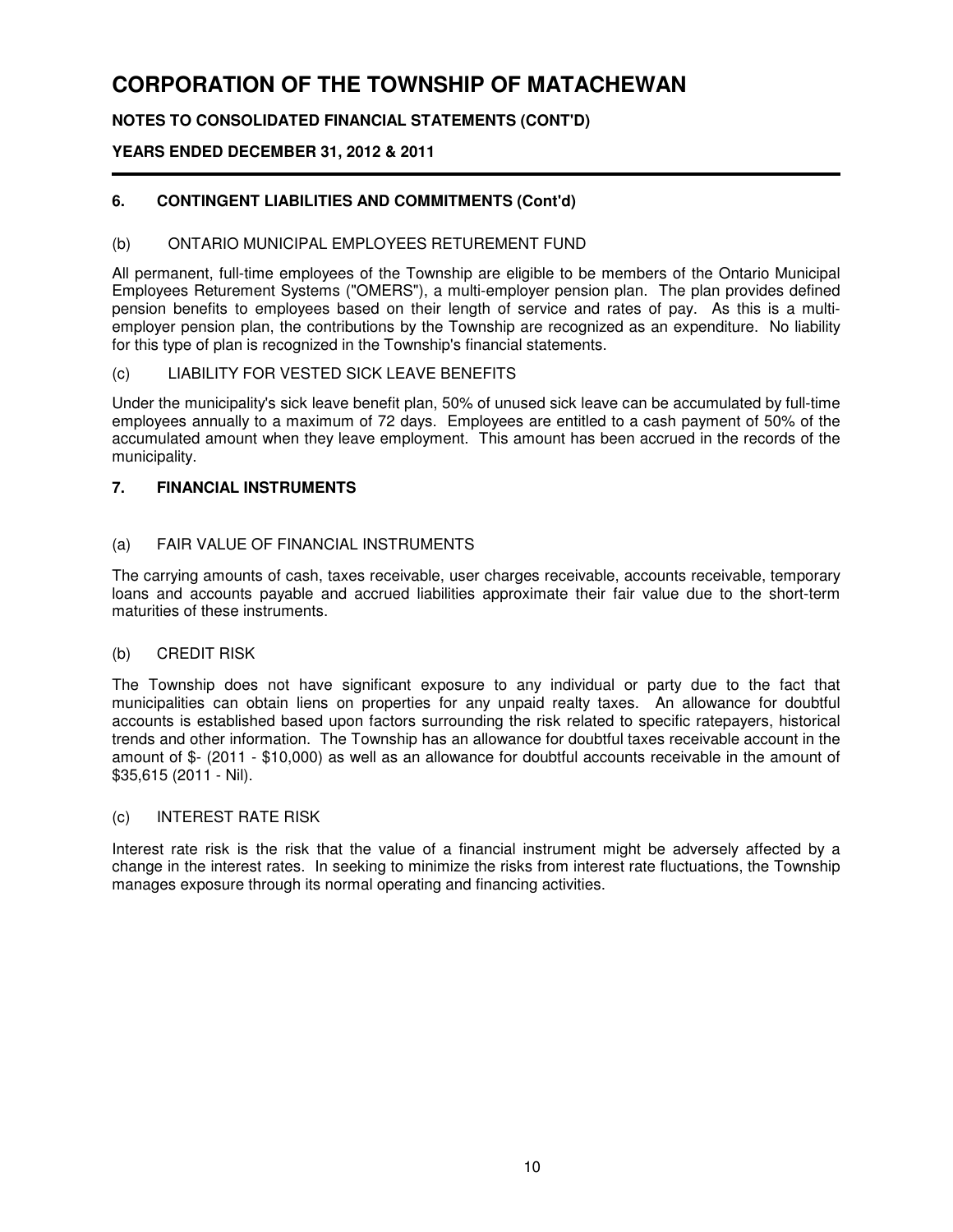## **NOTES TO CONSOLIDATED FINANCIAL STATEMENTS (CONT'D)**

**YEARS ENDED DECEMBER 31, 2012 & 2011**

## **8. ACCUMULATED SURPLUS**

|                                                                                                                          | 2012                           |     | 2011                       |
|--------------------------------------------------------------------------------------------------------------------------|--------------------------------|-----|----------------------------|
| Reserves, surpluses and deficits<br>Working capital reserve<br>Parkland reserve<br>Capital surplus<br>Waterworks surplus | \$<br>80,809<br>750<br>456,635 | \$. | 80,809<br>2,250<br>448,666 |
| Net financial assets                                                                                                     | 538,194                        |     | 531,725                    |
| Non-financial assets<br>Invested in tangible capital assets                                                              | 3,573,021                      |     | 3,183,874                  |
| <b>Accumulated surplus</b>                                                                                               | 4,111,215                      |     | 3,715,599                  |

Reserves represent an appropriation of surplus for a specific purpose, determined by council, are non statutory and subject to change by council at that time,

Non-financial assets

Non-financial assets are not available to discharge existing liabilities. Amounts invested in tangible capital assets are held for use in the provision of services. They have useful lives extending beyond the current year, and are not intended for sale in the ordinary course of operations, The change in non-financial assets during the year, together with the excess of revenues over expenses, provides the Change in Net Financial Assets (Debt) for the year.

### **9. TEMPORARY LOANS**

The Municipality has arranged a line of credit not to exceed \$1,000,000. The line of credit, authorized by a By-law and bears interest at prime plus .25%. As at December 31, 2012, the balance of the temporary loan is \$NIL (2011 - \$15,000).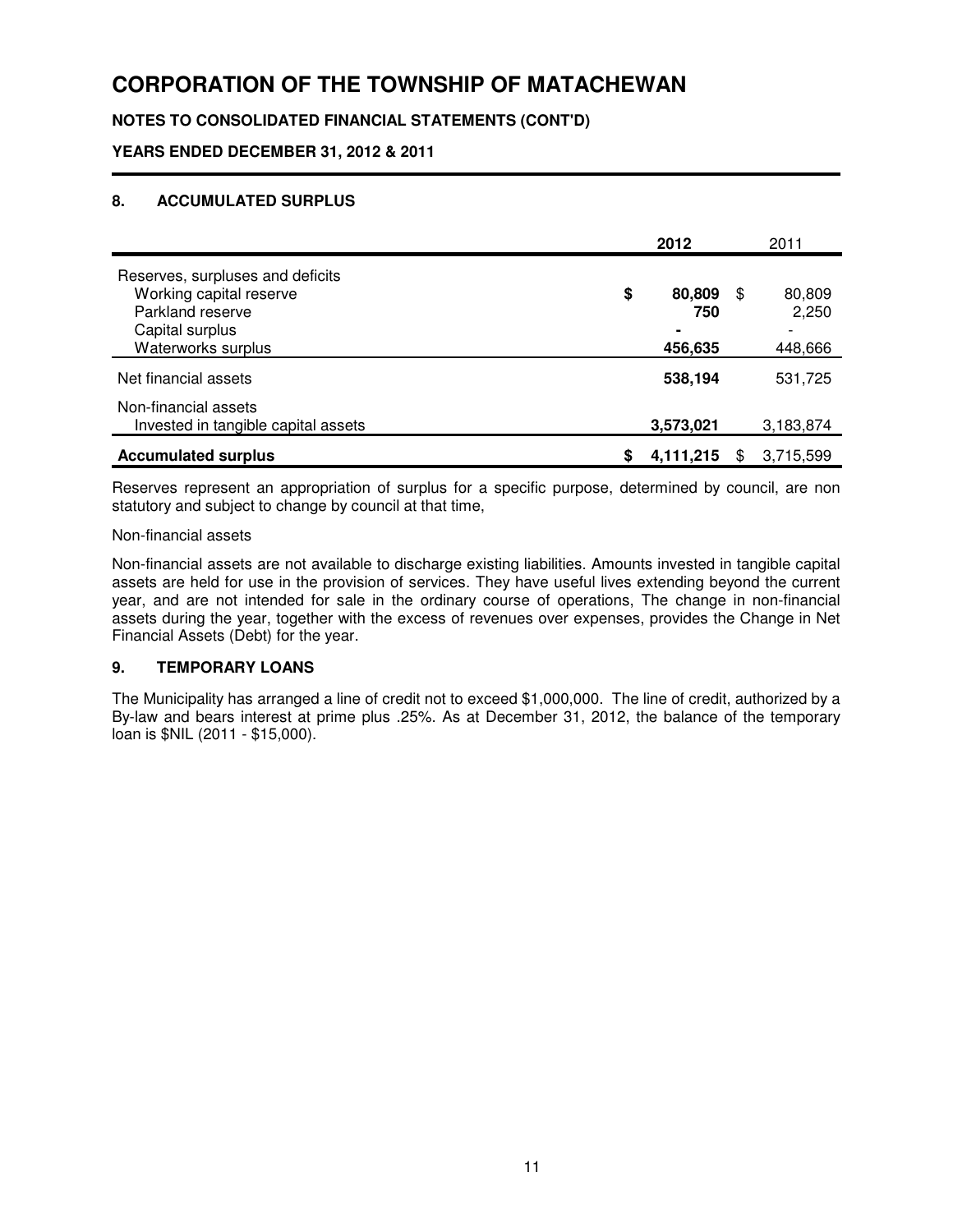## **CONSOLIDATED SCHEDULE OF TANGIBLE CAPITAL ASSETS**

# **DECEMBER 31, 2012**

|                                                                                       | <b>General Capital Assets</b> |      |                  |  |                                                        |                     |  |                                  |  |                  |  |                     |  |                                       | <b>Infrastructure</b>          |                                     | <b>Totals</b> |                           |      |                     |
|---------------------------------------------------------------------------------------|-------------------------------|------|------------------|--|--------------------------------------------------------|---------------------|--|----------------------------------|--|------------------|--|---------------------|--|---------------------------------------|--------------------------------|-------------------------------------|---------------|---------------------------|------|---------------------|
|                                                                                       | Land                          | Land |                  |  | Building and<br>Leasehold<br>Improvements Improvements | Equipment           |  | Furniture and<br><b>Fixtures</b> |  | Vehicles         |  | Signage             |  | Roads,<br>Streets &<br><b>Bridges</b> | Underground<br><b>Networks</b> | <b>Assets Under</b><br>Construction |               | 2012                      |      | 2011                |
| Cost                                                                                  |                               |      |                  |  |                                                        |                     |  |                                  |  |                  |  |                     |  |                                       |                                |                                     |               |                           |      |                     |
| Opening costs<br>Additions during the                                                 | \$<br>16,460 \$               |      | 11,420 \$        |  | \$4.377,404                                            | 170,946 \$          |  | 84,360 \$                        |  | $20,558$ \$      |  | 25,035 \$           |  | 1,941,586 \$                          | 909,737                        | \$<br>1,819,609 \$                  |               | $6,377,115$ \$            |      | 4,680,888           |
| year                                                                                  |                               |      | 13,417           |  | 3,053                                                  | 19,257              |  |                                  |  | 30               |  |                     |  | 269,724                               | 2,010,950                      | (1,804,730)                         |               | 511,701                   |      | 1,696,257           |
| Closing costs                                                                         | 16,460                        |      | 24,837           |  | 1,380,457                                              | 190,203             |  | 84,360                           |  | 20,588           |  | 25,035              |  | 2,211,310                             | 2,920,687                      | 14,879                              |               | 6,873,938                 |      | 6,377,145           |
| Accumulated<br><b>Amortization</b><br>Opening accum'd<br>amortization<br>Amortization | \$                            | \$   | $.371$ \$<br>993 |  | 426,459 \$<br>27,418                                   | 34,130 \$<br>17,207 |  | 84,360 \$                        |  | 15,000 \$<br>279 |  | $9,000$ \$<br>2,504 |  | 1,941,586 \$<br>8,991                 | 673,205 \$<br>58,414           |                                     | \$            | $3,185,111$ \$<br>115,806 |      | 3,135,212<br>58,059 |
| Closing accum'd<br>amortization                                                       |                               |      | 2,364            |  | 453,877                                                | 51,337              |  | 84,360                           |  | 15,279           |  | 11,504              |  | 1,950,577                             | 731,619                        |                                     |               | 3,300,917                 |      | 3,193,271           |
| <b>Net Book Value of</b><br><b>Tangible Capital</b><br><b>Assets</b>                  | 16,460 $$$                    |      | 22,473 \$        |  | 926,580 \$                                             | 38,866 \$           |  | 72,856 \$                        |  | 9,084<br>- \$    |  | 13,531<br>- \$      |  | 260,733                               | \$<br>2,189,068 \$             | 14,879                              | - \$          | 3,573,021                 | - \$ | 3,183,874           |